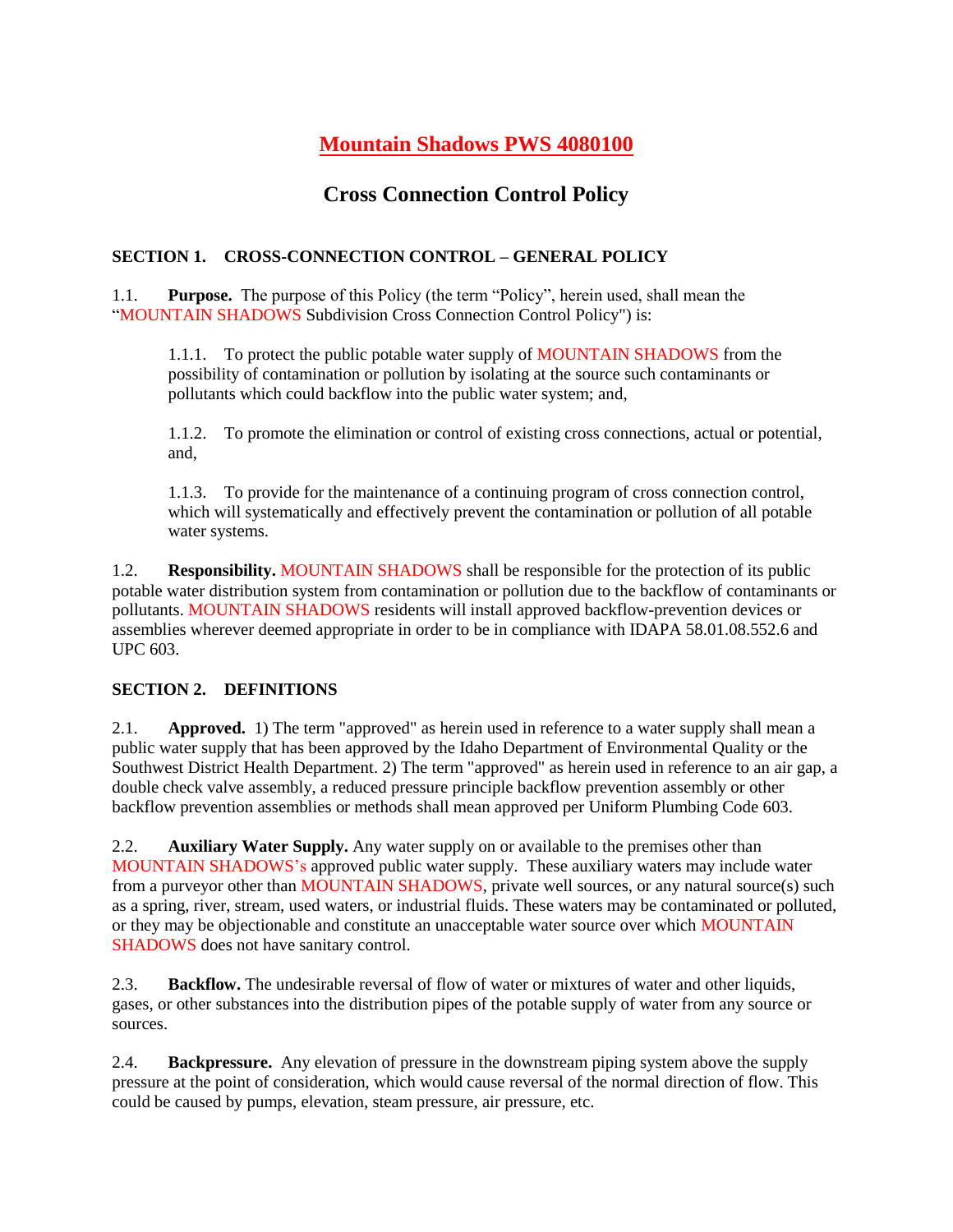2.5. **Backsiphonage.** Backflow caused by negative or reduced pressure in the supply piping.

2.6. **Backflow Prevention Assembly.** A mechanical device designed to prevent backflow that can be tested in line. Each assembly should contain two resilient seated shut off valves, test cocks for testing purposes, and a backflow prevention unit. Types of assembly will be determined by degree of hazard and backflow condition.

2.7. **Contamination.** An impairment of a potable water supply by the introduction or admission of any foreign substance that degrades the quality and creates a health hazard.

2.8. **Cross Connection.** A connection or potential connection between any part of a potable water system and any other environment containing other substances in a manner that has the potential to allow such substances to enter the potable water system. Other substances may be gases, liquids or solids, such as chemicals, waste products, steam, water from other sources (potable or nonpotable), or any matter that may change the color or add odor to the water.

2.9. **Cross Connections Controlled.** A connection between a potable water system and a non potable water system with an approved backflow prevention assembly properly installed and maintained so that it will continuously afford the protection commensurate with the degree of hazard.

2.10. **Cross Connection Control by Containment.** The installation of an approved backflowprevention assembly at the water service connection to any customer's premises, where it is physically and economically unfeasible to find and permanently eliminate or control all actual or potential crossconnections within the customer's water system; or it shall mean the installation of an approved backflow-prevention assembly on the service line leading to and supplying a portion of a customer's water system where there are actual or potential cross-connections that cannot be effectively eliminated or controlled at the point of the cross-connection.

2.11. **Cross Connection Control by Internal Protection.** Fixture isolation and/or isolation of an area or zone. Protection at the fixture means installing an approved backflow preventer at the source of the potential hazard within a specific area.

2.12. **Hazard, Degree of.** The term is derived from an evaluation of the potential risk to public health and the adverse effect of the hazard upon the potable water system.

2.12.1. **Hazard: Health.** A cross connection or potential cross connection involving any substance that could, if introduced into the potable water supply, cause death or illness, spread disease, or have a high probability of causing such effects.

2.12.2. **Hazard: Plumbing**. A plumbing- type cross connection in a consumer's potable water system that has not been properly protected by an approved air gap or an approved backflowprevention assembly.

2.12.3. **Hazard: Pollution.** A cross-connection or potential cross-connection involving any substance that generally would not be a health hazard but would constitute a nuisance or be aesthetically objectionable, if introduced into the potable water supply.

2.12.4. **Hazard: System.** A an actual or potential threat of severe danger to the physical properties of the public water system or the consumer's potable water system or of a pollution or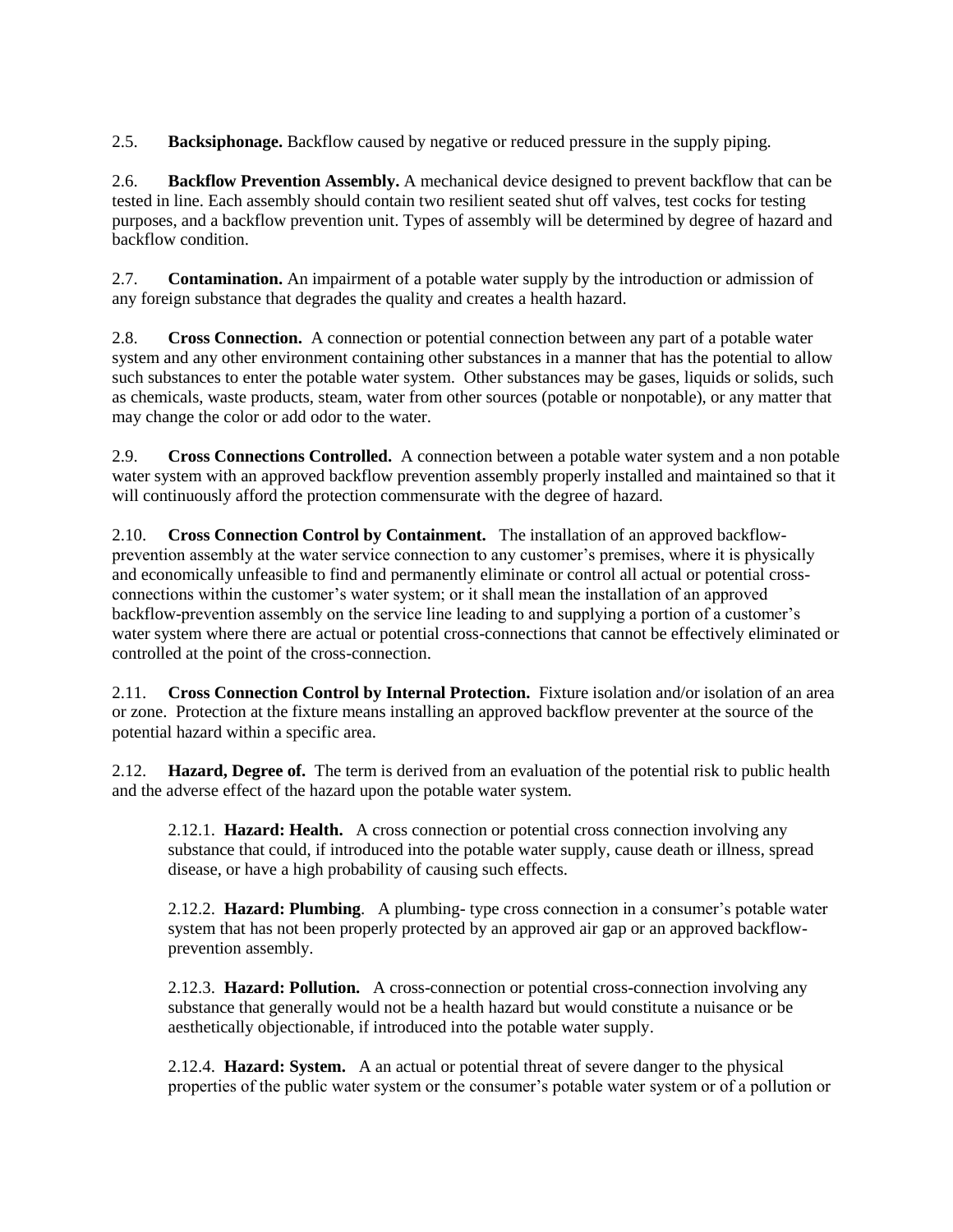contamination that would have a protracted effect on the quality of the potable water in the system.

2.13. **Industrial-Fluids System.** Any system containing a fluid or solution that may be chemically, biologically or otherwise contaminated or polluted in a form or concentration that would constitute a health, system, pollution or plumbing hazard if introduced into an approved water supply. This may include, but is not be limited to, polluted or contaminated waters; all types of process waters and used waters originating from the public potable water system that may have deteriorated in sanitary quality; chemicals in fluid form; plating acids and alkalies; circulating cooling waters connected to an open cooling tower; and/or cooling waters that are chemically or biologically treated or stabilized with toxic substances; contaminated natural waters such as from wells, springs, streams, rivers, bays, harbors, seas, irrigation canals or systems, and so forth; oils, gases, glycerin, paraffins, caustic and acid solutions and other liquid and gaseous fluids used in industrial or other purposes for fire fighting purposes.

2.14. **Pollution.** The presence of any foreign substance in water that tends to degrade its quality but does not necessary pose a risk to human health if consumed.

2.15. **Water, Potable.** Water that is deemed safe for human consumption, as determined by the standards set forth by the Environmental Protection Agency.

2.16. **Water, Non potable.** Water that is not safe for human consumption or that is of questionable quality.

2.17. **Water, Used.** Any water supplied by the MOUNTAIN SHADOWS water system to a consumer's water system after it has passed through the point of delivery and is no longer under the sanitary control of MOUNTAIN SHADOWS.

### **SECTION 3. REQUIREMENTS**

### 3.1. **Water System**

3.1.1. MOUNTAIN SHADOWS's drinking water system consists of the source facilities and the distribution system and shall include all those facilities of the water system under the complete control of MOUNTAIN SHADOWS.

3.1.2. The source shall include all components of the facilities utilized in the production, treatment, storage and delivery of water to the distribution system.

3.1.3. The distribution system shall include the network of conduits used for the delivery of water from the source to consumers or users.

### 3.2. **Policy**

3.2.1. Conditions for Service - No water service connection shall be installed or maintained by MOUNTAIN SHADOWS unless the following conditions have been met:

3.2.1.1. Any occupant or tenant has been made aware of MOUNTAIN SHADOWS's Cross Connection Control Policy and understands his or her responsibility to not create or maintain any cross-connections, and;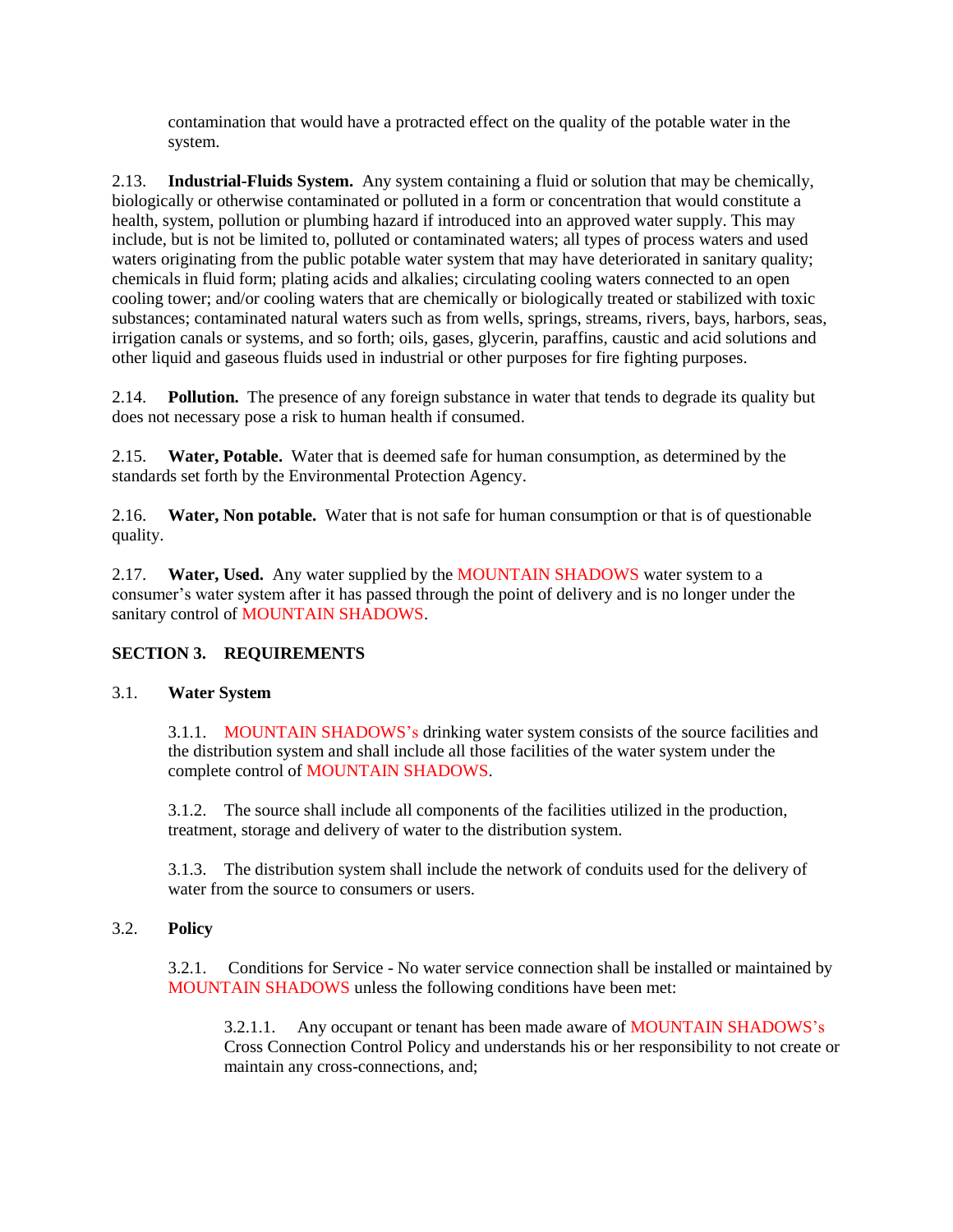3.2.1.2. MOUNTAIN SHADOWS has completed a cross-connection control survey of the facility, and;

3.2.1.3. The water supply is protected as required by this Policy and IDAPA 58.01.08.552.6 and UPC 603.

3.2.2. Right of Inspection – All premises served by MOUNTAIN SHADOWS's water system are under the ownership or control of MOUNTAIN SHADOWS and are therefore open for inspection at all reasonable times by authorized representatives of the water purveyor for the purpose of determining whether unprotected cross connections or other structural or sanitary hazards, including violations of these regulations, exist. When such a condition becomes known, MOUNTAIN SHADOWS shall immediately eliminate the cross-connection by providing for a physical break in the service line or correcting the condition(s) in conformance with this Policy, local and state regulations relating to plumbing and water supplies and the regulations adopted pursuant thereto. MOUNTAIN SHADOWS shall inspect all new construction water connections to ensure they are in compliance. MOUNTAIN SHADOWS shall also perform an annual inspection of all existing connections to ensure compliance.

3.2.3. Premises or Facilities Requiring Protection - An approved backflow prevention device or assembly shall be installed according to local plumbing regulations and prior to any branch line wherever the following conditions exist:

3.2.3.1. In the case of an auxiliary water supply which is not or may not be of safe bacteriological or chemical quality and which is not acceptable as an additional water source by the Idaho Department of Environmental Quality, MOUNTAIN SHADOWS shall be protected against backflow by installing in the service line an approved backflow prevention assembly commensurate with the degree of hazard, and in conformance with the most current edition of the American Water Works Associations manual, M-14, "Recommended Practice for Backflow Prevention and Cross-Connection Control" or local plumbing regulations, whichever affords the higher protection.

3.2.3.2. In the case of any industrial fluids or any other objectionable substance that is handled in such a fashion as to create an actual or potential hazard to the potable water system, the potable water system shall be protected against backflow by installing an approved backflow prevention assembly in the service line, commensurate with the degree of hazard. This shall include the handling of process waters and waters originating from MOUNTAIN SHADOWS's water system which have been subject to deterioration in quality.

3.2.3.3. In the case of (1) internal cross connections that cannot be permanently corrected or protected against, or (2) intricate plumbing, and piping arrangements or where entry to all portions of the premises is not readily accessible for inspection purposes, making it impracticable or impossible to ascertain whether or not dangerous cross connections exist, MOUNTAIN SHADOWS shall be protected against backflow by installing an approved backflow prevention assembly in the service line.

3.2.4. Type of Protection Required - The type of protective assembly required under subsections 3.2.3.1, 3.2.3.2, and 3.2.3.3 above shall depend upon the degree of hazard which exists as follows: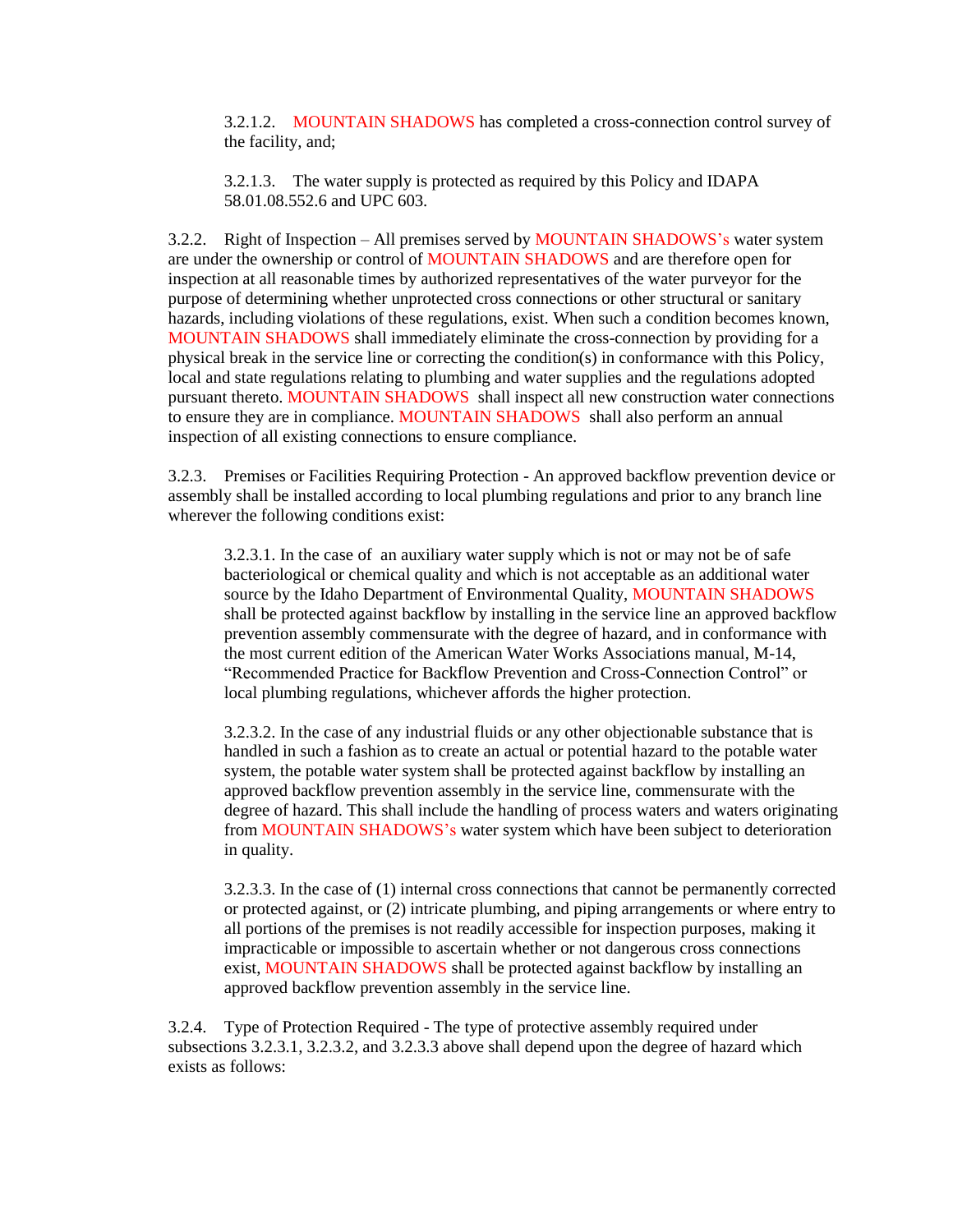3.2.4.1. In the case of an auxiliary water supply as stated in subsection 3.2.3.1 of this section that is not subject to any of the following rules, the MOUNTAIN SHADOWS water system shall be protected by an approved air gap or an approved reduced pressure principle backflow prevention assembly.

3.2.4.2. In the case of water or a substance that would be objectionable but not hazardous to health, if introduced into the public water system, the MOUNTAIN SHADOWS water system will be protected by, at minimum, an approved double check valve backflow prevention assembly.

3.2.4.3. In the case of any material dangerous to health that is handled in such a fashion as to create an actual or potential hazard to the public water system, the MOUNTAIN SHADOWS water system shall be protected by an approved air gap or an approved reduced pressure principle backflow prevention assembly.

3.2.4.4. In the case of "uncontrolled" cross connections, either actual or potential, the MOUNTAIN SHADOWS water system shall be protected by an approved air gap or an approved reduced pressure principle backflow prevention assembly.

3.2.4.5. In accordance with Idaho State Rules for Public Water Systems, and MOUNTAIN SHADOWS customers that have sprinkler or irrigation systems at their property are required to have an approved backflow assembly installed and inspected annually.

3.2.5. Assembly Standards and Specifications - Any backflow prevention device or assembly required herein shall be of a make, model and size approved by the MOUNTAIN SHADOWS. The term "Approved Backflow Prevention Assembly" shall mean an assembly that has been manufactured in full conformance with the standards established by the American Water Works Association titled:

AWWA/ANSI C510 07 Standard for Double Check Valve Backflow Prevention Assembly; AWWA/ANSI C511 07 Standard for Reduced Pressure Principle Backflow Prevention Assembly; and, have met completely the laboratory and field performance specifications of the Foundation for Cross Connection Control and Hydraulic Research (FCCHR)of the University of Southern California established by: "Specifications of Backflow Prevention Assemblies" Section 10 of the most current edition of the Manual of Cross Connection Control.

Said AWWA and USC FCCCHR standards and specifications have been adopted by the water purveyor. Final approval shall be evidenced by a "Certificate of Compliance" for the said AWWA standards or a "Certificate of Approval" for the said USC FCCCHR Specifications, issued by an approved testing laboratory.

The following testing laboratory has been qualified by the AWWA to test and approve backflow prevention assemblies and said qualification is adopted by the water purveyor:

Foundation for Cross Connection Control and Hydraulic Research University of Southern California KAP 200 University Park MC 2531 Los Angeles, California 90089 2531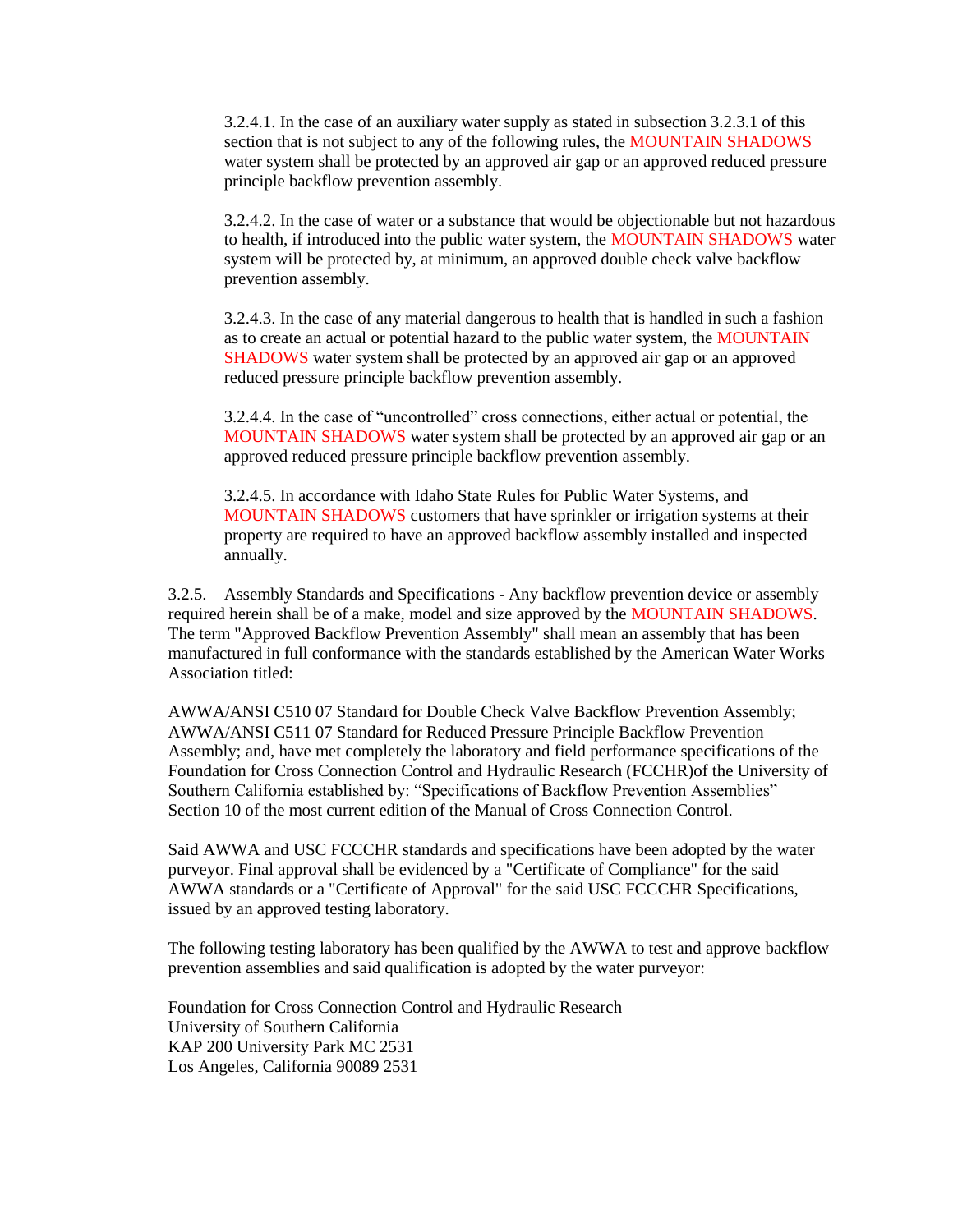Testing laboratories other than the laboratory listed above will be added to an approved list as they are qualified by the AWWA.

Backflow preventers that may be subjected to backpressure or back-siphonage that have been fully tested and have been granted a Certificate of Approval by said qualified laboratory, and are listed on the laboratory's current list of approved backflow prevention assemblies, may be used without further testing or qualification.

3.2.6. Testing and Maintenance Requirements - It shall be the duty of MOUNTAIN SHADOWS to require certified field tests are made upon required backflow assemblies upon installation and at least once per year thereafter. Non-testable backflow devices that cannot be field tested with test gauges shall be inspected and assessed or verified by a plumber or certified tester. In instances MOUNTAIN SHADOWS deems the hazard to be great enough, inspections or certified field tests at more frequent intervals may be performed.

A field test report shall be created for all backflow preventer inspections or field tests. Backflow prevention devices and assemblies shall be repaired, overhauled or replaced whenever said devices or assemblies are found to be defective. MOUNTAIN SHADOWS shall retain records of field tests, inspections or repairs of backflow devices and assemblies as specified in this policy.

Backflow assembly field test reports will provide, at a minimum, the customer's name and street address; type of assembly and location of the assembly on the property; manufacturer, model and serial number of the assembly; detailed results of the test and clear indication of whether the assembly passed or failed; name and certification number of the tester and the date and time of the test. Inspection reports for non-testable devices may omit field test result specifications pertaining to testable assemblies but shall otherwise present all relevant inspection information.

3.2.7. Enforcement – Service of water to any customer of MOUNTAIN SHADOWS may be discontinued if an occupant, tenant or consumer interferes with or fails to comply with the provisions and implementation of this Policy. If it is found that a backflow prevention assembly has been removed, bypassed, or if the property owner fails to meet the annual testing requirement specified in section 3.2.9.1 below, water service to the customer's property may be discontinued immediately. If an unprotected cross connection exists on a tenant or consumer's premises, service shall be discontinued. Service to a facility, tenant or consumer may be discontinued immediately and without written notice if, in the opinion of the MOUNTAIN SHADOWS Water Department, such action is necessary to protect public health or the public water supply. Service will not be restored until all circumstances, conditions or defects causing discontinuance of service are fully corrected. Assemblies that cannot pass annual tests or those found to be defective shall be repaired, replaced, or isolated within ten (10) business days. If the failed assembly cannot be repaired, replaced, or isolated within ten (10) business days, water service to the failed assembly shall be discontinued.

3.2.8. New Construction Review – MOUNTAIN SHADOWS shall not provide water service to a newly constructed facility without first performing a cross connection control hazard assessment of the facility and ensuring that the MOUNTAIN SHADOWS's water system is protected according to this Policy. In lieu of such a hazard assessment by MOUNTAIN SHADOWS, receipt of a documented cross connection control hazard assessment by a State Certified Backflow Assembly Tester may be utilized. The conditions for service established by this Policy must also be satisfied (see section 3.2.1).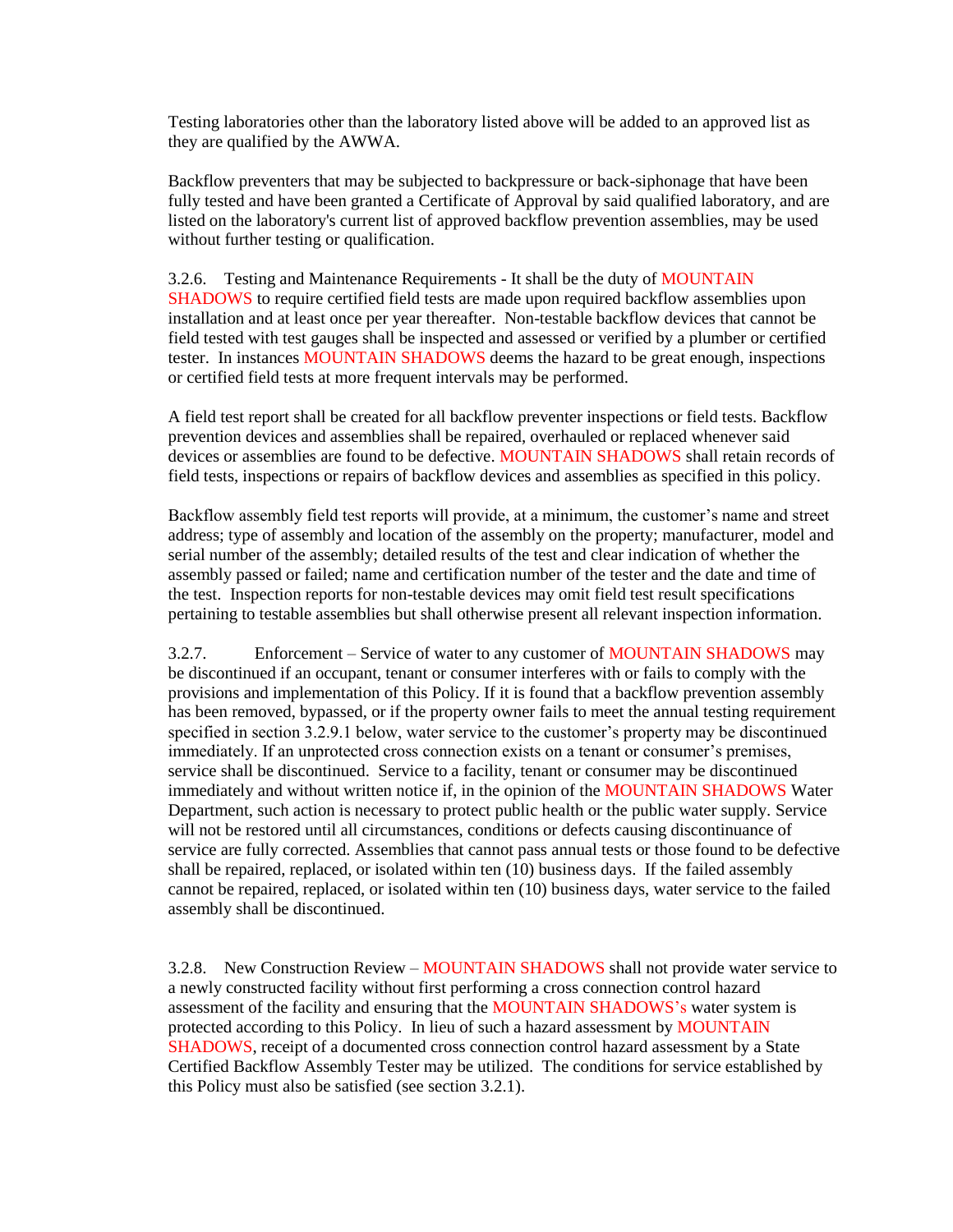3.2.9. Surveying and Retrofitting Existing Facilities – MOUNTAIN SHADOWS shall survey and retrofit all existing service connections and facilities and bring such into compliance with this Policy as soon as possible but no later than 6 months after adoption of this Policy. The initiative to survey and retrofit existing facilities will continue until all facilities served by MOUNTAIN SHADOWS have received a cross connection control survey, each potential cross connection has been inventoried, and each service connection or facility has installed a backflow prevention device or assembly appropriate for the degree of hazard.

Facilities or service connections having existing fire-protection systems will have the hydraulics of any existing fire-protection system(s) checked by a registered professional engineer or certified fire-protection contractor to ensure that any installed backflow prevention assembly is compatible with the proper performance of the fire-protection system.

MOUNTAIN SHADOWS will contact a plumber as necessary in order to undertake routine testing of temperature and pressure valves on water heaters or boilers in order to account for thermal expansion that may result from installation of any backflow preventers.

3.2.9.1. Recurring Surveys and Inspections - All existing service connections and facilities shall, upon completion of an initial survey and retrofit, be required to have all backflow assemblies tested annually by a Backflow Assembly Tester that has been certified in the State of Idaho. It will be the responsibility of the customer or property owner to submit proof of annual testing to MOUNTAIN SHADOWS by the date specified by their Administrative staff. It will be the responsibility of MOUNTAIN SHADOWS to enforce any protection measures against backflow that may occur if annual testing is not performed, as specified in section 3.2.7 above.

3.2.10. Training – MOUNTAIN SHADOWS shall ensure that persons directly responsible for implementation of this Policy have had, at a minimum, training in basic cross connection concepts and cross connection control practices. The Idaho Rural Water Association (IRWA) is an example of a facility that may be utilized for this type of training.

3.2.11. Public Education – MOUNTAIN SHADOWS shall provide customers and tenants with educational information concerning cross connection control and this Policy. New tenants shall be provided with written educational information upon initial connection to the water supply. Existing tenants and consumers shall receive educational information at least once every year. At a minimum, the following information will be included in public education initiatives:

• The nature of the public health risk posed by actual or potential cross-connection hazards.

• MOUNTAIN SHADOWS's responsibility for protecting the public health and safety by

preventing drinking water contamination and its policies relating to cross connection control.

• The customer's responsibility to protect MOUNTAIN SHADOWS's water supply by preventing cross connections and potential backflow scenarios on their property.

• Information should be provided to the customer or tenant regarding the requirements of this Policy and how they can be met. This should include a required date(s) for annual testing and list of Backflow Prevention Assembly Testers in the area.

• The fact that customers need to be aware that the installation of a backflow prevention device or assembly on their premise causes their plumbing system to be a closed system and closed systems are at greater risk for damage or harm due to thermal expansion that may be caused by water heaters or boilers.